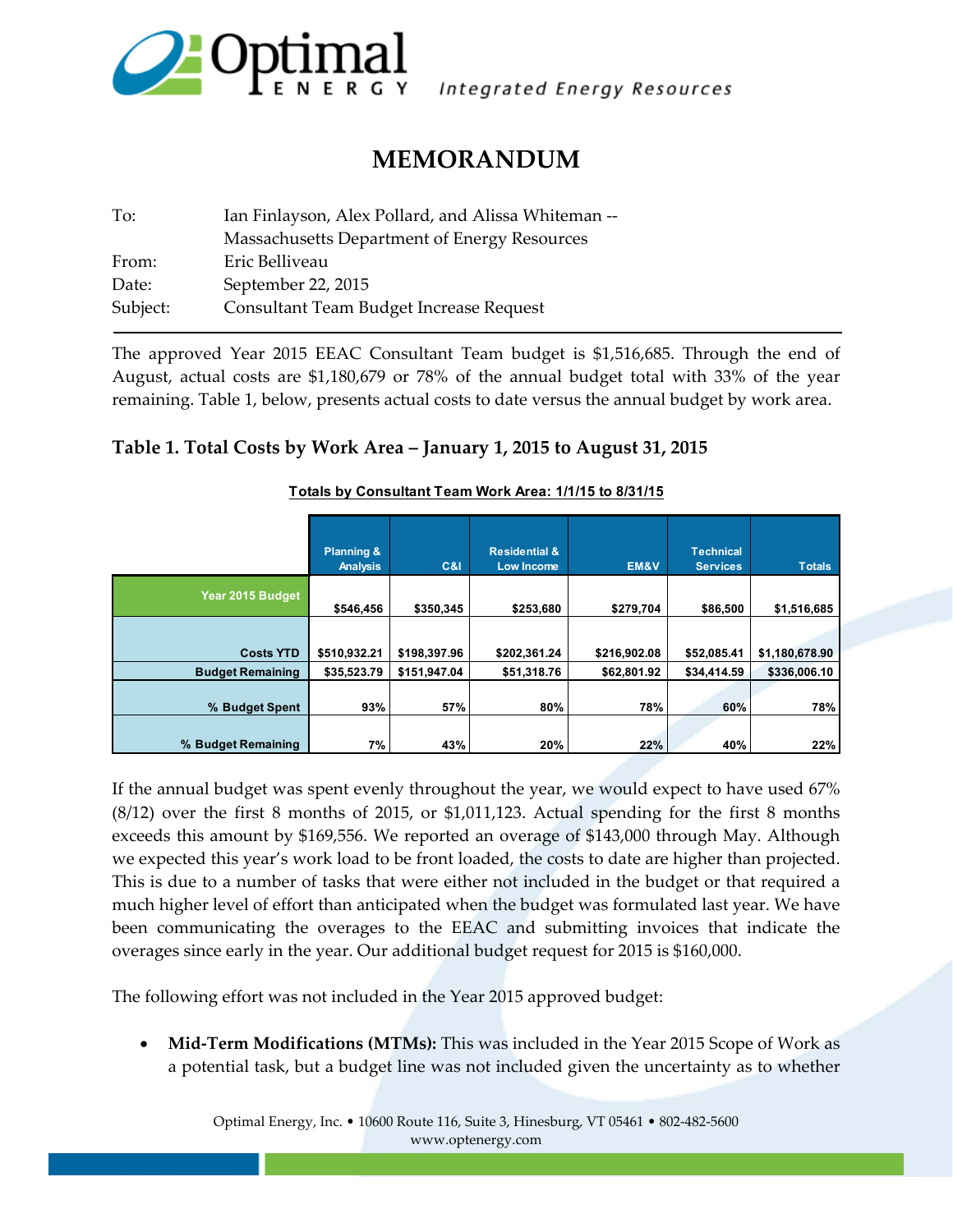or not the PAs would file MTMs. Costs in 2015 to date for this task are \$34,088, due to the number and significant effects of the MTMs.

The following tasks took a much higher level of effort than anticipated:

- **Prepare materials (briefing documents, presentations, etc.) and participate in the Year 2016‐18 Plan Workshops:** Given that prior Three‐Year planning efforts did not include multiple workshops, the briefing documents, or the general high level of engagement, the full scope of this task was not included in the budget. The decision to hold these workshops was made subsequent to the Consultant Team's preparation of its Year 2015 Scope of Work and budget. To date there have been 11 workshops and stakeholder input sessions. Costs to date to support this effort, including additional time spent in June, are \$88,417. We calculate that only about \$15,000 of these costs were anticipated in considering stakeholder input. The net additional cost is \$73,417.
- **AESC Avoided Cost Study:** Having a new contractor required an increased level of review and feedback. Costs to date in 2015 are \$49,911. We anticipated \$35,000 of these costs. The net additional cost is \$14,911.
- **Assessment of Potential:** The items in the assessment process that required a much higher than expected level of effort to review and comment were the four small PA potential studies, a potential study for Cape Light Compact, and an additional C&I potential study recently completed by National Grid. Other costs were also slightly over budget but within range. Costs to date for the assessment process are \$59,144. We estimated the costs for this effort would be ~\$42,000. The net additional cost from this process is \$17,144.

As we stated in May, the entire Year 2016‐18 Three‐Year planning process has unfolded far differently than prior efforts. In 2012, there was one stakeholder input meeting and the rest of the planning process, up to the point of the draft plan submittal, was evenly distributed over time. The Year 2015 Planning and Analysis scope and budget were based on this year's process being similar to that of the 2012 Draft Plan. We did acknowledge some increased effort would be required to review the April Draft Plan, which was to be a more complete draft than received in 2012. While we were able to identify specific items above totaling \$139,560, there are numerous items from our budget that were not individually identified but were encompassed in the overall effort. An example of this comes from the budget item, "Support Three‐Year Plan" in the Planning and Analysis, Residential and C&I consultant work plans. Total costs for this effort to date (inclusive of the workshops and the assessment of potential) are \$417,753, which includes the \$147,560 in additional costs enumerated above. This is 114% of the annual budget set aside for these efforts.

As of the submission of this memo, there are still tasks ahead given that the PAs' 3YP proposal is quite different in both costs and savings from what the EEAC reviewed in the Consultant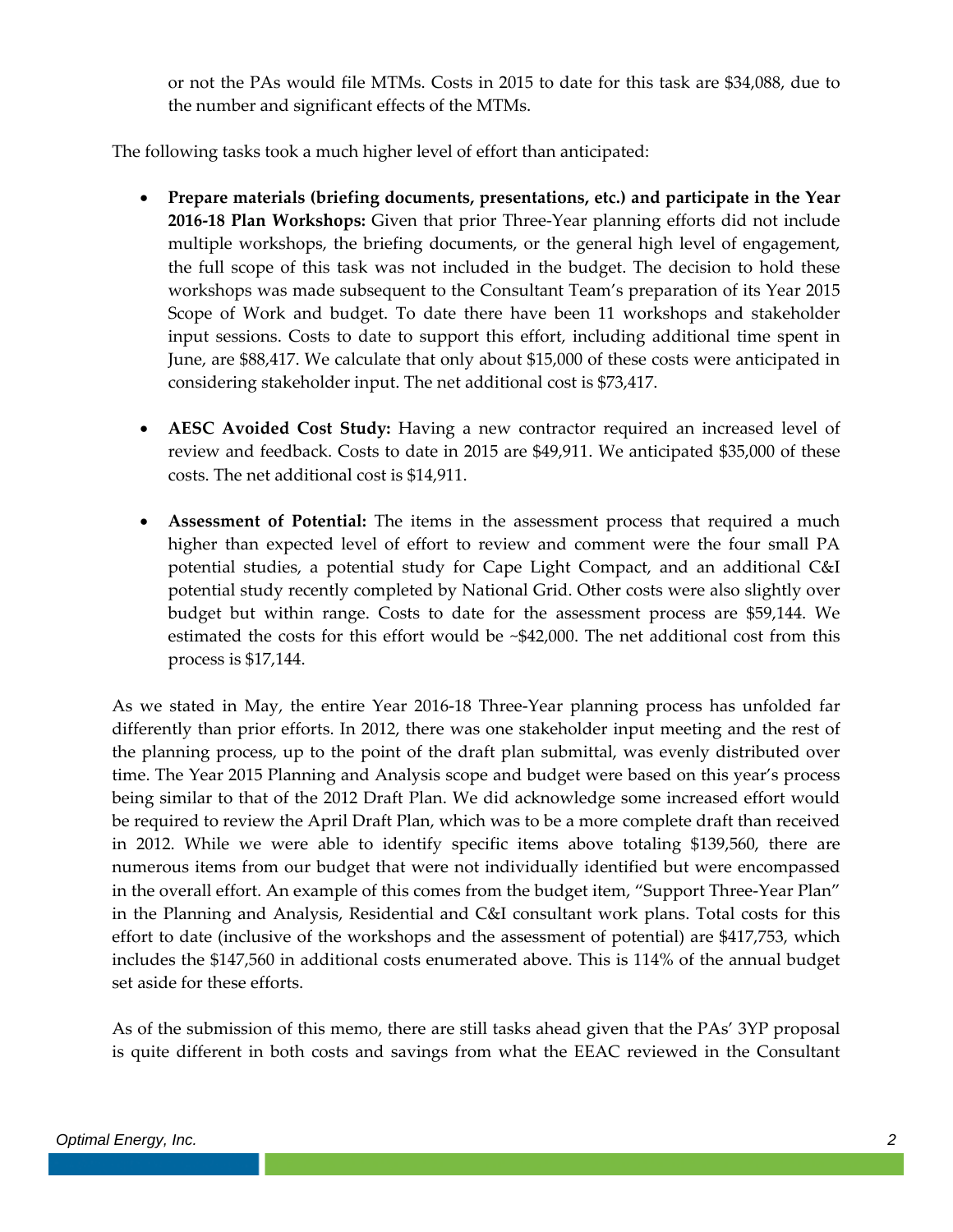Team memo on 2016‐2018 goal recommendations. In addition to the level of effort in the earlier planning stages, we did not anticipate producing the Goals Memo as an additional work deliverable (beyond the earlier Consultant recommendations), recorded as a task item in the Three‐Year plan category. This turned out to be an important document but was not in the work plan explicitly.

As in past years, Optimal continues to closely monitor the EEAC Consultant Team budget. This includes re‐allocating resources and scaling up and down the level of effort as needed.

## **WORKPLAN UPDATE SEPTEMBER THROUGH DECEMBER 2015**

Our original workplan did not predict the amount of spending for the team in the last quarter of 2015 specifically. Previous years' spending resulted in roughly 5% less in the last third of the year as December is usually a month with less activity, and generally the PAs are very busy doing work with customers associated with the "hockey stick" projects late in the year. We are not certain of the level of our involvement or effort during the 3‐YP proceeding in front of the DPU, which will occur in November and December, but the rest of our plan below is typical for the remainder of the year. While we use the word "typical," note that we are not fully certain of the amount of Consultant Team work needed to complete the development of the 2016‐2018 Plan between now and October 30. We do not believe we will need more than this additional amount through the end of the year. In order to give the DOER and EEAC a sense of what tasks still lay ahead, we have developed a short section of this memo to update our workplan. The section below lays out a high level view of the rest of 2015 but should not be seen as a revision of the original workplan document and the Consultant Team deliverables described therein.

## **Continue work on 2016‐2018 Plan**

The Team will continue to support the Council in its work on the 2016‐18 statewide energy efficiency Plan. This work will include:

- Reviewing, analyzing, and providing comments on the September 18 revised draft Plan;
- Supporting the analysis of key issues and numerical quantities for the term sheets;
- Briefing councilors on the Plan and participating in EEAC meetings and processes;
- Conducting other work required as the PAs finalize the Plan for submission to the DPU on October 30; and
- Working with the PAs through the PAG and Management Committees and other appropriate channels to advance the Council's priorities from the planning process and associated resolutions. Work on these priorities will include (though is not limited to):
	- o Engaging with the PAs on developing new initiatives for renters and moderate income customers;
	- o Pursuing innovations with wireless communicating thermostats and home automation for behavior, customer engagement, and demand response;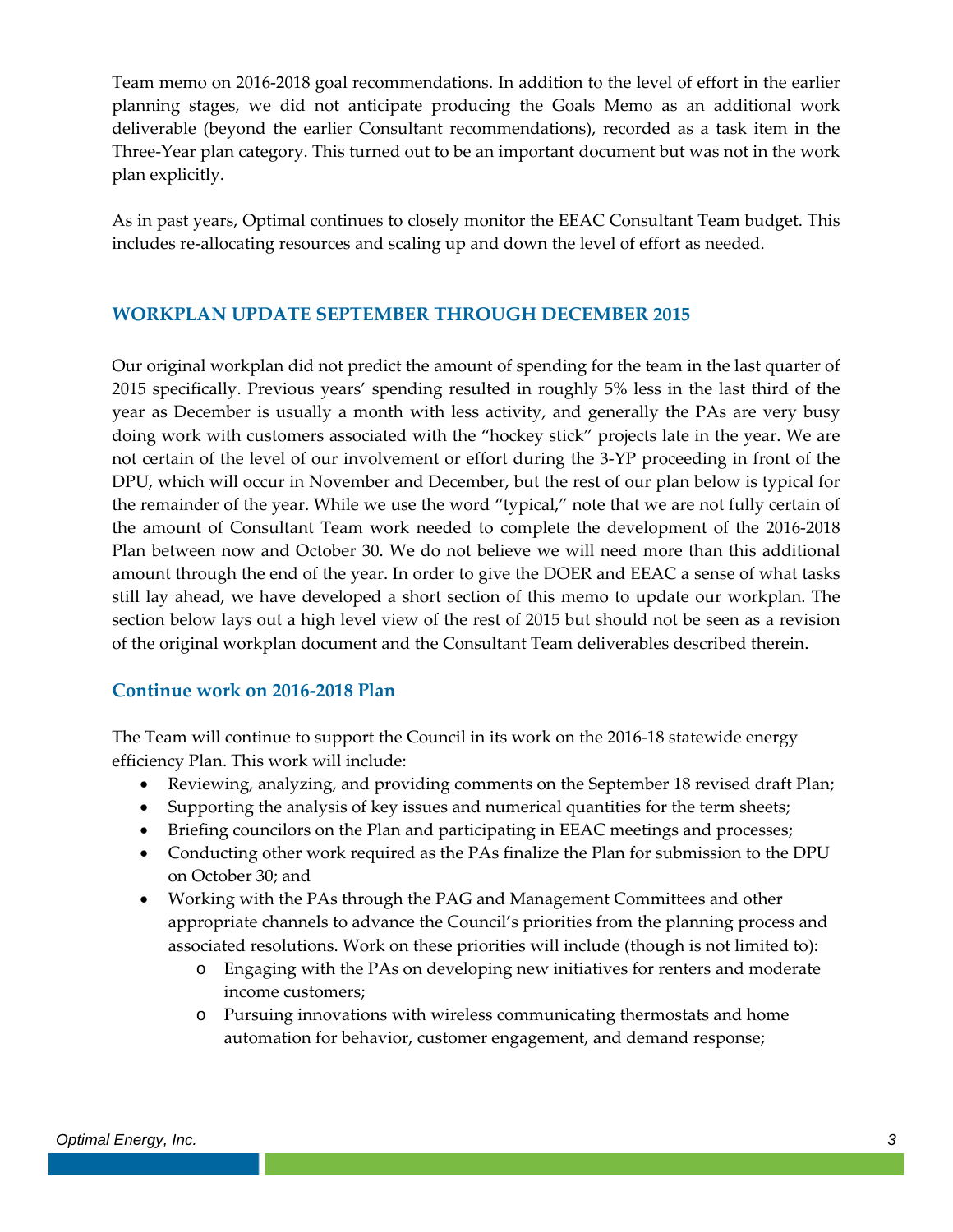- o Continuing to accelerate introduction of LEDs through both retail and direct install channels;
- o Implementing continuous improvements to the core residential initiatives
- o Continuing to monitor and plan for the C&I market transition from linear fluorescent lighting to LED lighting;
- o Continuing to provide support and consulting services on plans for streetlight and controls tariffs
- o Ongoing discussion on how to best serve mid‐sized customers
- o Consulting on how to integrate the Council resolutions in to the plan and programs
- o Working to increase the Combined Heat and Power project pipeline
- o Providing technical support during the DPU review of the final Plan.

#### **Support translation of key evaluation findings into implementation practices**

This work is a regular focus of our team, but several significant studies prompt a particular focus through year's end:

- **Multifamily impact evaluations:** Impact evaluations for both the Low Income Multi‐ Family Initiative and Multi‐Family Retrofit Initiative will shortly be completed**.** It appears that the results for the latter initiative in particular will yield very low realization rates. This outcome, paired with the PAs' plans to retool this initiative for 2016‐18, support a close involvement by the consultant team in securing successful outcomes.
- **Home Energy Services/HEAT Loan evaluation:** This evaluation identified several important implementation issues, including key differences between the main delivery channels. The team plans to continue to work with the PAs to ensure the evaluation findings are addressed.
- **Boiler installation practices:** an evaluation finding from earlier this year was that many condensing boilers installed and supported through Mass Save are not condensing. The team has begun discussions with the PAs on how this will be addressed and will continue to engage with them with a goal of realizing the full savings available from this measure.
- **Small Business Program Process Evaluation Report:** This evaluation highlights many opportunities to improve the Small Business program, including ways to provide a more equitable service across all PAs and ways to increase gas measure participation. The PAs have expressed the intent to overhaul the Small Business program and to incorporate the findings of this report, and the Consultant Team will continue to work with the PAs in this effort.
- **C&I On‐Site Assessment report:** This report continues to be updated with new information and provide good insight into the state of the Massachusetts market with respect to lighting and HVAC. Additional information on refrigeration and other technologies is expected to highlight additional opportunities for more savings.